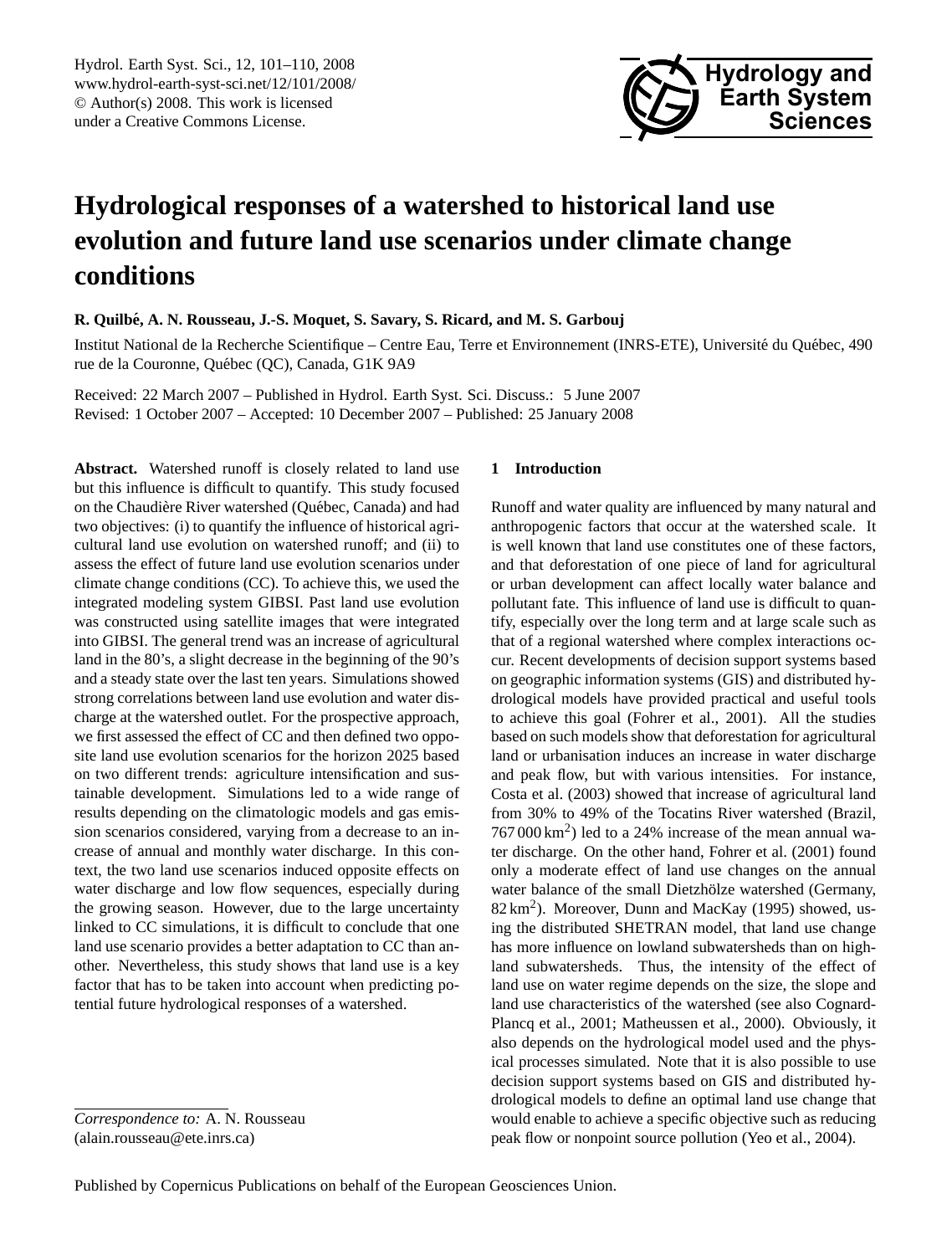

Fig. 1. The Chaudière River watershed.

Assessment of land use effect on hydrology is of special interest regarding the expected climate changes (CC). Indeed, most of the studies that have tried to forecast the effect of CC on hydrology and water quality consider that the watershed configuration would stay the same in the future as today (for instance Wood and Maurer, 2002). However, it is likely that land use will continue to evolve over the next decades, notably as an adaptation to CC and to regional and world economies, and that it will have an important influence on future watershed hydrology (Kite, 1993).

In this study, we used the integrated modeling system GIBSI (see description below) to assess the effect of agricultural land use on the hydrology of the Chaudière River watershed (Québec, Canada), both under past and future conditions. Indeed, it is important to understand what happened in the past before trying to assess what would be the role and influence of both CC and land use evolution on future watershed hydrology (Crooks and Davies, 2001). Note that GIBSI has already been used to assess the effect of clear cutting on watershed hydrology (Lavigne et al., 2004) leading to consistent results. The first part of this study consists in determining the land use changes over the Chaudière River watershed between years 1970 and 2003 using remote sensing. The resulting land use maps will be compared and finally introduced in the geographic database of GIBSI to assess the impact of land use evolution on hydrological regime. Then, the second part of the study focuses on defining land use evolution scenarios and simulating their influence on hydrology under future climatic conditions.

## **2 GIBSI**

GIBSI is an integrated modelling system designed to assist stakeholders in decision making process for water management at the watershed scale (Rousseau et al., 2000; Villeneuve et al., 1998). It is basically composed of a MySQL® database management server, a GIS and a graphical user interface (GUI). The modeling part is based on the semidistributed, physically based hydrological model HYDRO-TEL (Fortin et al., 2001a). HYDROTEL integrates six computational modules that are run in a cascade (i.e. in a decoupled manner): weather data interpolation, snow cover dynamic, potential evapotranspiration, soil moisture balance, surface runoff and streamflow. Each module offers more than one computational algorithm based on the availability of data for the studied watershed. Some algorithms, developed from physically based principles, retain some empirical aspects while others are still fully empirical. Rainfall–runoff processes can be modeled on a 3–24-h time step basis. The hydrological model is sensitive to land use configuration by the mean of the Manning coefficient (for surface runoff routing), leaf area index and root depth (for actual evapotranspiration calculation). Other models can be used (i.e. erosion, nitrogen, phosphorus and pathogens transport), but they were not considered in this study. All models run on a daily time step with meteorological data (precipitation, minimum and maximum temperatures) as inputs. Outputs are daily streamflow and water quality data at any computational river segment. Pre- and post-processing tools enable to easily define management scenarios, run simulations and analyse results. The 1995 land use configuration is used by default in the database and for simulations. It was determined based on a satellite image processed and validated with 1994 survey data (Villeneuve et al., 1998).

#### **3 The Chaudiere River watershed `**

The Chaudière River watershed is located south of Quebec City and covers an area of  $6682 \text{ km}^2$  (Fig. 1). It was selected because it is representative of many watersheds of the Saint-Lawrence River valley, with various land uses: 63% forest, 17% agricultural land, 15% bush, 3% urban development and 2% surface water. Soils vary from loam in the upper part of the watershed to clay loam in the middle part and loamy sand in the lower part. Agriculture is dominated by animal production, especially pig and dairy farming. This implies that most of farmed lands are forages and pasture (75% of agricultural land in 1995). The population of the watershed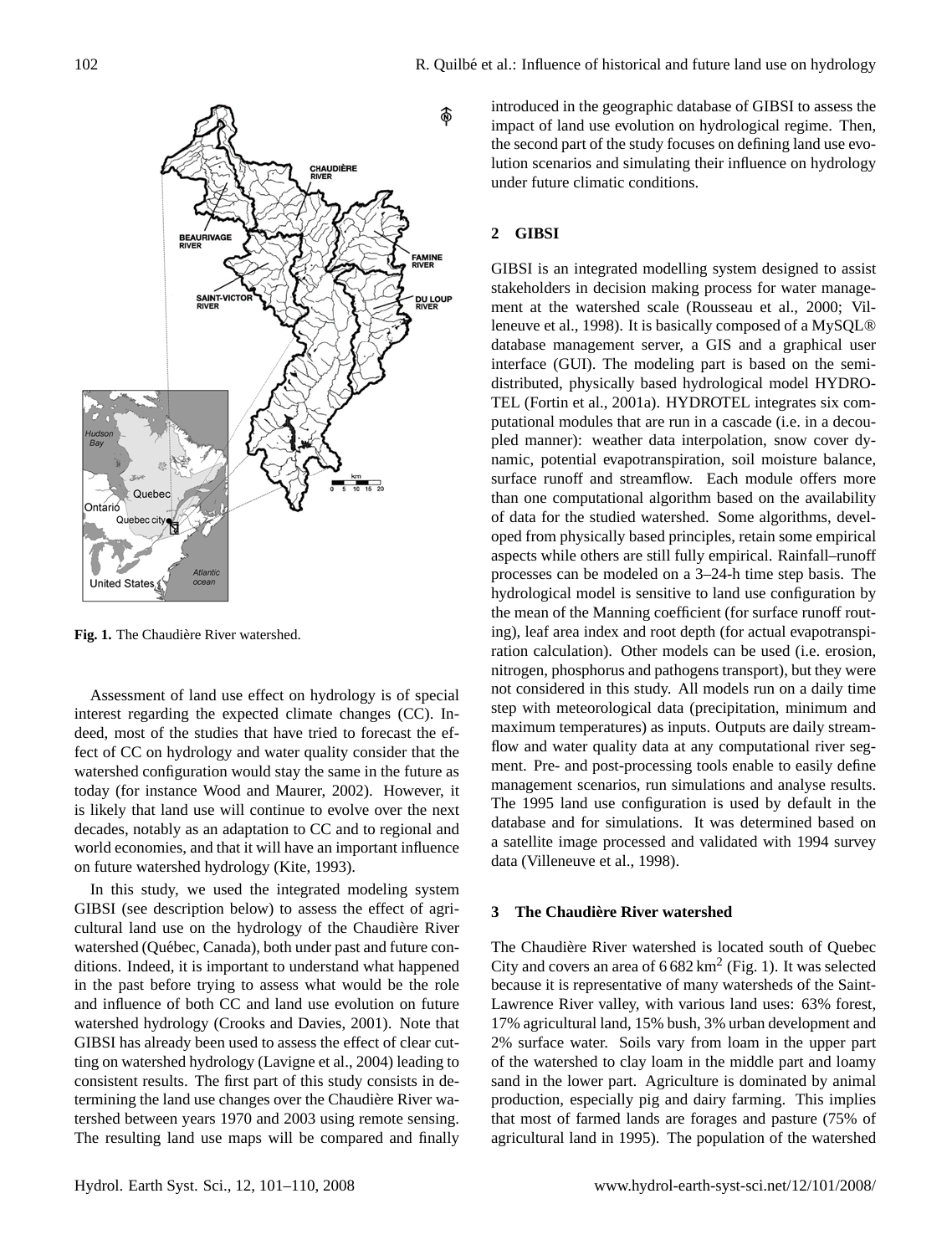| <b>Table 1.</b> Satellite images used for the characterisation of land use |  |  |  |  |  |
|----------------------------------------------------------------------------|--|--|--|--|--|
| evolution on the Chaudière River watershed.                                |  |  |  |  |  |

| Acquisition date | Satellite and Sensor |
|------------------|----------------------|
| 4 Sep 1976       | Landsat-2 MSS        |
| 14 Sep 1981      | Landsat-2 MSS        |
| 6 Sep 1987       | Landsat-5 TM         |
| 29 July 1990     | Landsat-5 TM         |
| 28 Aug 1995      | Landsat-5 TM         |
| 14 July 1999     | Landsat- $7$ ETM+    |
| 2 Sep 2003       | Landsat- $5$ TM+     |

**Table 2.** Land use classes used in GIBSI.

|                | Class number Land Use classes |
|----------------|-------------------------------|
| 1              | Urban                         |
| 2              | Pasture                       |
| 3              | Cereals                       |
| $\overline{4}$ | Corn                          |
| 5              | Water                         |
| 6              | Wetland                       |
| 7              | Bare Soil                     |
| 8              | Shrub land                    |
| 9              | Deciduous Forest              |
|                | Evergreen Forest              |

is around 180 000 inhabitants. For the application of GIBSI, the study watershed was subdivided into 1870 elementary basins or spatial simulation units (SSUs, with a mean area of  $3.6 \pm 1.9 \text{ km}^2$ ), 10 lakes  $(5.6 \pm 8.3 \text{ km}^2)$ , 1799 river segments  $(1.9\pm1.2 \text{ km})$ , and 46 lake segments  $(1.5\pm4.4 \text{ km})$ . Calibration of the hydrological model HYDROTEL was performed on the whole watershed considering measured and simulated streamflows (for details, see Fortin et al., 2001b). The model efficiency was satisfactory regarding streamflow at the outlet of the watershed with Nash-Sutcliffe (NS) coefficients of 0.88 and 0.83 for 1989–1990 and 1993–1994, respectively. A temporal validation was performed on 1987–1988 and 1990– 1991 (NS=0.83 for both periods) as well as over a 10-year period (NS=0.89). A spatial validation was also performed for the Famine and Beaurivage subwatersheds with similar results (NS between 0.78 and 0.88). Additionally, snow survey data were compared to water-equivalent depths of the simulated snowpack for several stations, showing that snow accumulation and snowmelt were well simulated by the model. Several management-oriented applications of GIBSI on the Chaudiere River watershed have been performed over the last ` ten years and are described by Quilbé and Rousseau (2007).

## **4 Data and methods**

## 4.1 Effect of historical land use evolution

## 4.1.1 Past land use evolution reconstruction

This part of this study is described in details by Savary et al.  $(2008)^1$  $(2008)^1$ . Identification of land use evolution was based on seven Landsat satellite images acquired over the 1970–2003 period (Table 1). Their selection was based on several criteria such as the period of the year (summer period is better for crop identification) and watershed cover. The image processing methodology includes three steps: pre-processing, classification and analysis. Pre-processing operations are essential for exploiting satellite products and allowing the analyst to work within a geo-referenced environment and to restore image quality. They include radiometric and geometric transformations, as well as image resizing for the watershed area. Classification started with the identification of clouds and water classes using mask application. Then, a supervised object-oriented classification was performed using eCognition (Definens Imaging, 2001) which considers not only pixel spectral characteristics but also forms, textures and neighbourhood notions. As field land use knowledge was not available, training site definition was mainly supported by visual image interpretation and previous studies on the Chaudière River watershed (Dolbec et al., 2005; Gauthier, 1996). Finally, correction of unclassified regions was made using the nearest date class availability. The resulted land use classes are presented in Table 2.

## 4.1.2 Effect on hydrology

The classified images were integrated into GIBSI by automatic updating of the relevant land use tables of the database. For each land use configuration, simulations were run using measured meteorological sequences over 30 y (1970–1999) as input, each year being simulated independently. This ensures that the results are representative of a wide range of meteorological conditions and that the differences obtained are only due to the differences in land use. Results include daily streamflow series at any computational river segment of the Chaudiere River watershed. We checked the effect at ` the watershed outlet as it integrates the effect of both land use evolution and climate change over the whole watershed.

## 4.2 Effect of future land use evolution

This prospective approach had to take into account not only potential evolution of land use in a near future, but also the

<span id="page-2-0"></span><sup>&</sup>lt;sup>1</sup> Savary, S., Rousseau, A.N. and Quilbé, R. : Assessing the impact of past land use changes on runoff and low flows using remote sensing and distributed hydrological modeling – a case study for the Chaudiere River watershed (Quebec, Canada), in preparation, 2008. `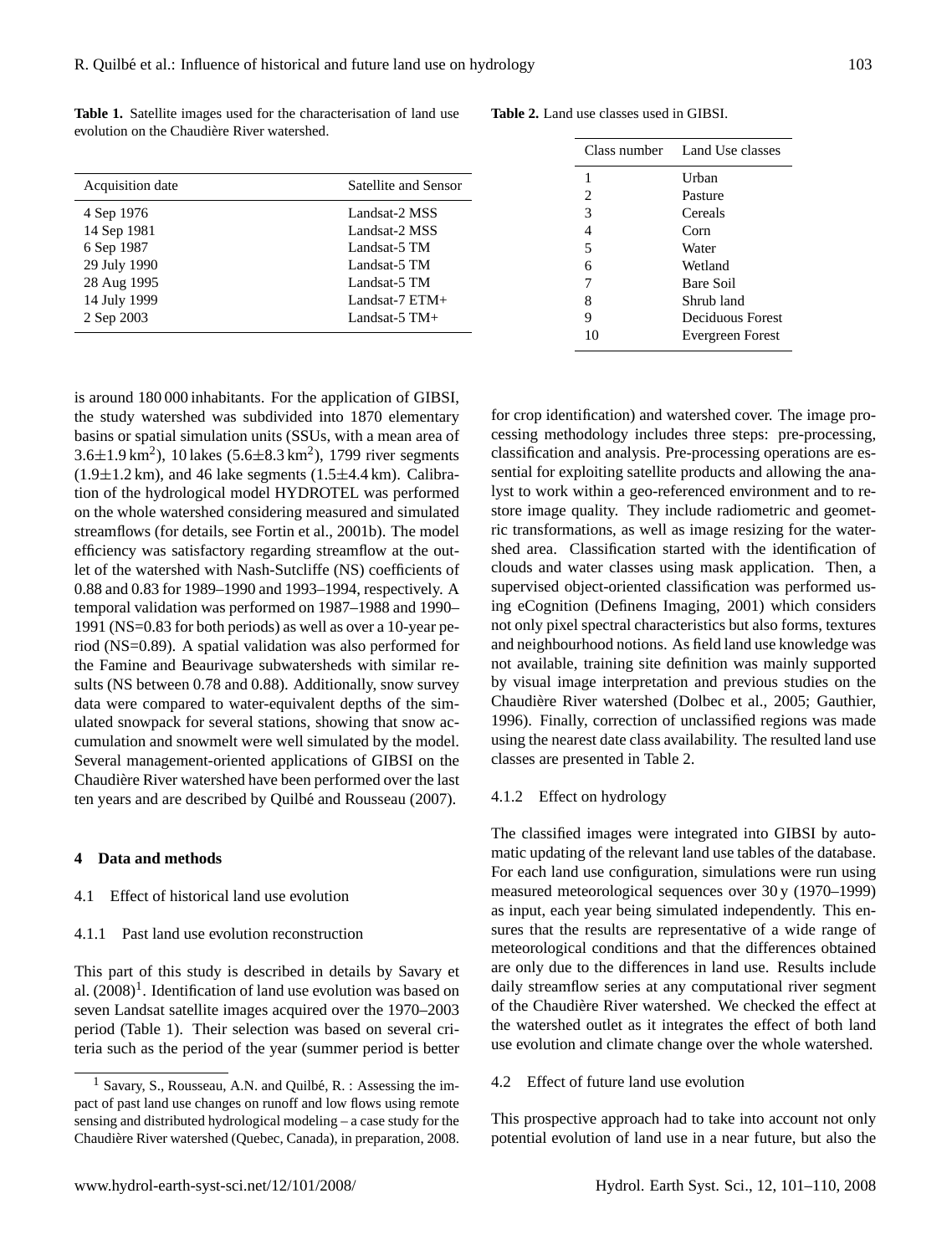

**Fig. 2.** General approach used to assess the effect of CC and land use evolution scenarios on hydrology.

evolution of climate. The time interval considered in this study is 30 y, the reference period being from 1970 to 1999 and the future period from 2010 to 2039. The choice of a short term prediction implies that modeled changes in watershed hydrology will be slight but avoids a too important uncertainty in climate change and especially agricultural evolution prediction. It reflects the difficulty to determine longterm agricultural land use and world market scenarios. As stated by Butcher (1999), it is impossible to develop realistic land use projections for a period of more than 20 to 30 y. The general approach is depicted on Fig. 2.

#### 4.2.1 Determination of future meteorological series

The meteorological variables that have to be determined for the future period are the input variables of the semidistributed hydrological model HYDROTEL which are daily minimum temperature (TMIN), maximum temperature (TMAX) and precipitation  $(P)$ . Several methods exist, the most popular being the use of General Circulation Models (GCMs) based on greenhouse gas emission scenarios (GES). GCMs accurately predict climatic variables such as wind and temperature at a large scale. However, hydrology depends on meteorological variables such as precipitation, minimum and maximum temperatures or evapotranspiration, at the land surface level and at fine spatial and temporal scales (Xu, 1999). To fill this gap and determine future local meteorological sequences from GCM output, we used two methods: (1) delta (or incremental) method and (2) statistical downscaling (SD). Delta method is simply based on the calculation of a monthly deviation between GCM outputs for future and present periods. SD method is more sophisticated. The idea here is to link regional-scale climatic

**Table 3.** GCMs-GES-M combinations used with the two methods for determining future meteorological series.

| <b>GCM</b> | GES            |                |   | Member Method 1 Method 2 Method 3 |   |
|------------|----------------|----------------|---|-----------------------------------|---|
| CGCM3      | A <sub>2</sub> | 1              | X |                                   |   |
|            |                | $\overline{c}$ |   |                                   |   |
|            |                | 3              |   |                                   |   |
|            | B1             | 1              |   |                                   |   |
|            |                | $\overline{2}$ |   |                                   |   |
|            |                | 3              | X |                                   |   |
| HadCM3     | A <sub>2</sub> | a              | X | X                                 | X |
|            |                | b              | X |                                   |   |
|            |                | $\mathbf{c}$   |   |                                   |   |
|            | B <sub>2</sub> | a              | X | X                                 | X |
|            |                | b              |   |                                   |   |
| ECHAM4     | A <sub>2</sub> |                | X |                                   |   |
|            | B <sub>2</sub> |                | X |                                   |   |

variables (so-called predictors) to local meteorological variables (so-called predictands, here surface temperature and precipitation) by regression, and then to calculate future daily values of predictands based on future GCM outputs for predictors. Note that a third method combining the delta method with the downscaled data was also used for comparison purposes, but results will not be presented here (see Quilbé et al. (2008) for details about these three methods). For the delta method, several GCMs and GESs were available. We selected the three GCMs that gave the best results as compared to measured data over the reference period: (i) the third version of the Coupled General Circulation Model (CGCM3) from the Canadian Centre for Climate Modelling and Analysis – this version is based on CGCM2 (Flato et al., 2000) and incorporates a new version of the atmospheric component as described by Scinocca and McFarlane (2004); (ii) the third version of the Hadley Centre for Climate Prediction and Research model HadCM3 (Johns et al., 2001); and (iii) the Max Planck Institute for Meteorology model ECHAM4 (Roeckner et al., 1996). Several GESs can be considered for each GCM, as reported in the Special Report on Emission Scenarios (SRES). Basically, scenarios of families A2 and B2 correspond to pessimistic and optimistic GES, respectively. For each scenario family, several simulation members (M) are available and characterized by different initial conditions (for instance A2-a & A2-b). We selected the GES-M combinations that gave the largest range of future meteorological conditions (see Table 3). For the SD method, the only available GCM was HadCM3, based on two GESs (see Table 3). The SD procedure was performed using SDSM (Wilby et al., 2002) for nine meteorological stations out of the 40 available stations. More details about methods and results are given by Quilbé et al. (2008).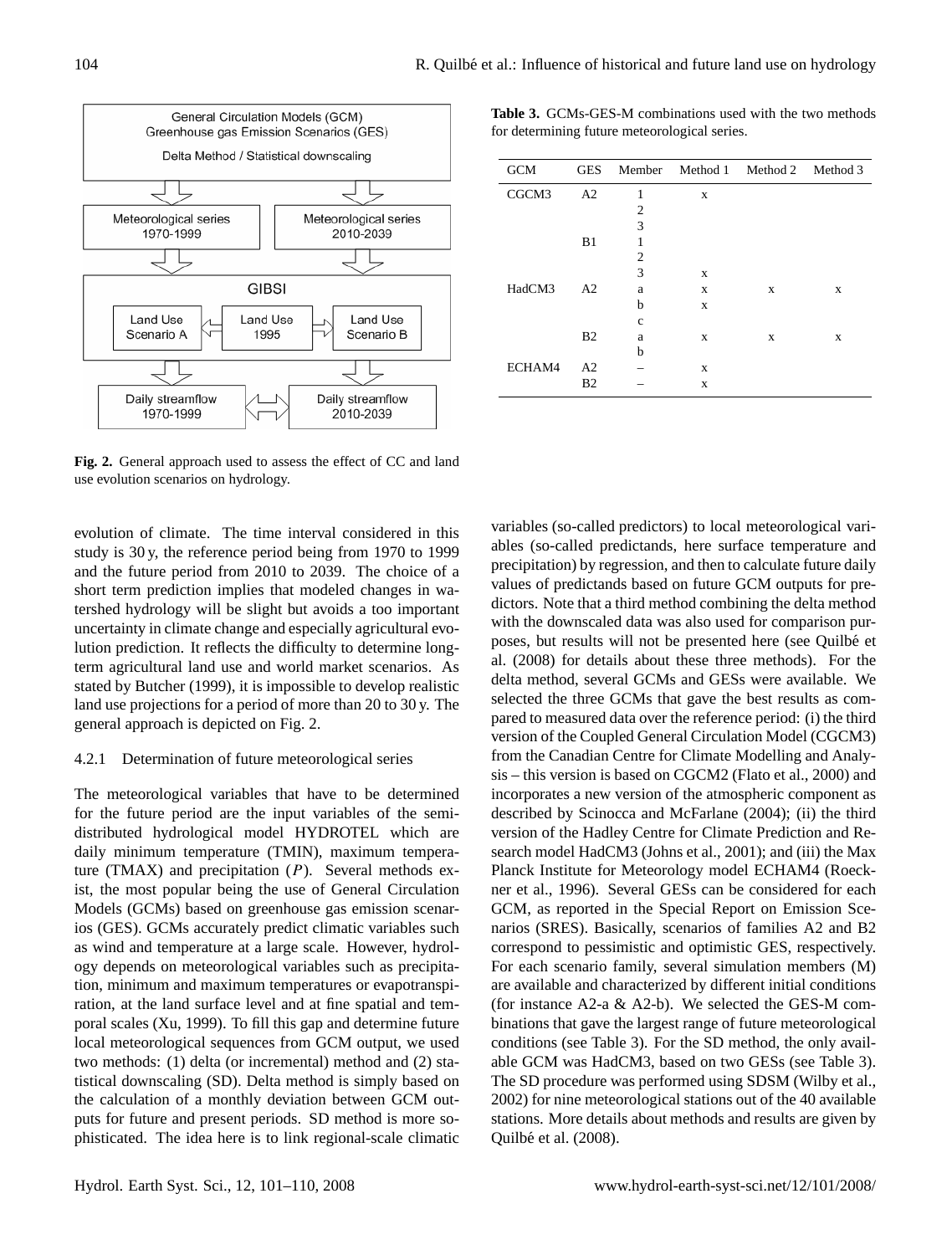

**Fig. 3.** Distribution of land use on the watershed for base case scenario, Scenario A and Scenario B.

### 4.2.2 Land use evolution scenarios

The base case scenario regarding land use was the 1995 configuration. Then, two opposite scenarios of future land use evolution were defined to represent a wide range of possible configurations, scenarios A and B.

- **–** Scenario A was based on the assumption that pig production will remain the priority incentive of agricultural development in the region. Thus, the evolution of pig production over the last 30 y was extrapolated to the next 20 y, from 89 739 animal units in 1995 to 136 370 animal units in 2025 (1 animal unit corresponds to 30.3 pigs). As a consequence of this increase, land use was adjusted. Indeed, increased pig production implies conversion of more agricultural land for pig food production (that is grain corn) and manure spreading, to the detriment of cereals, pasture, shrub land and forest areas. Three land use classes were found to be correlated with pig production over the past 30 years: corn ( $r=0.76$ ), pasture ( $r=0.79$ ) and forest ( $r=-0.77$ ). Then, the future class areas were extrapolated based on regression curves and future pig production.
- **–** Scenario B was based on the assumption that agriculture will make a radical change and come back to the land use configuration of 1976, with reforestation to the detriment of shrub land and pasture. This scenario also considered a spatial dispersion of corn and cereal lands over the whole watershed.

For both scenarios, the shrub land class is used as a buffer class to implement deforestation or reforestation. For scenario A, we make the assumption that, as most of these lands were farmed in the 70s, they are the most likely to be farmed again. Thus, new corn fields replaced shrub land and then forest area when there is no more shrub land. For scenario B, we considered that these lands will naturally transform into young forests. Note that urban area is considered to stay the same as today. These changes were integrated into GIBSI using the land use management GUI. One limitation of this system is that, for a given spatial management unit (watershed, subwatershed, municipality or SSU), every change in



**Fig. 4.** Evolution of agricultural and forest land use on the Chaudiere River watershed over the past 30 y. `

land use is done by a complete transfer of one class to another. Therefore, we made a calculated number of transfers on different SSUs (for example all forest transformed into shrub land on one SSU, and all pasture transformed into corn on another SSU) so that the overall proportions are respected at the watershed scale. The corresponding land use distributions are depicted on Fig. 3.

Note that this procedure presents some subjectivity, especially in the case of scenario A. However, what is important is the general tendency at the watershed scale and the results should be considered as possible tendencies with respect to the 1995 base conditions and not be interpreted in a quantitative way.

## 4.2.3 Effect on hydrology

As indicated on Fig. 2, GIBSI simulations were performed over 30 years with original meteorological sequences (1970– 1999) and with modified (i.e. future) sequences (2010– 2039). As for the retrospective approach, each year was simulated independently. This was done for each land use configuration (reference, scenario A and scenario B). Comparisons between present and future watershed hydrology were made with respect to mean annual, seasonal and monthly water discharge (i.e. total runoff). In order to see the effect of CC and land use evolution on low-flow events, a frequency analysis was performed using HYFRAN© software (Chaire en hydrologie statistique, 2002). We determined critical streamflow sequences over seven and thirty consecutive days. These were  $Q_{2-7}$ ,  $Q_{10-7}$  and  $Q_{5-30}$  corresponding to return periods of two, ten and five years, respectively. These variables were chosen because they are used in the context of wastewater loads legislation in North America (for Q2−<sup>7</sup> and  $Q_{10-7}$ ) and in Europe (for  $Q_{5-30}$ ). We also considered the spring peak flow. It should be noted that, by using the models under CC conditions, we may not be in the calibration domain any more. Thus, we made the assumption that the calibration parameter set remained optimal (Drogue et al., 2004).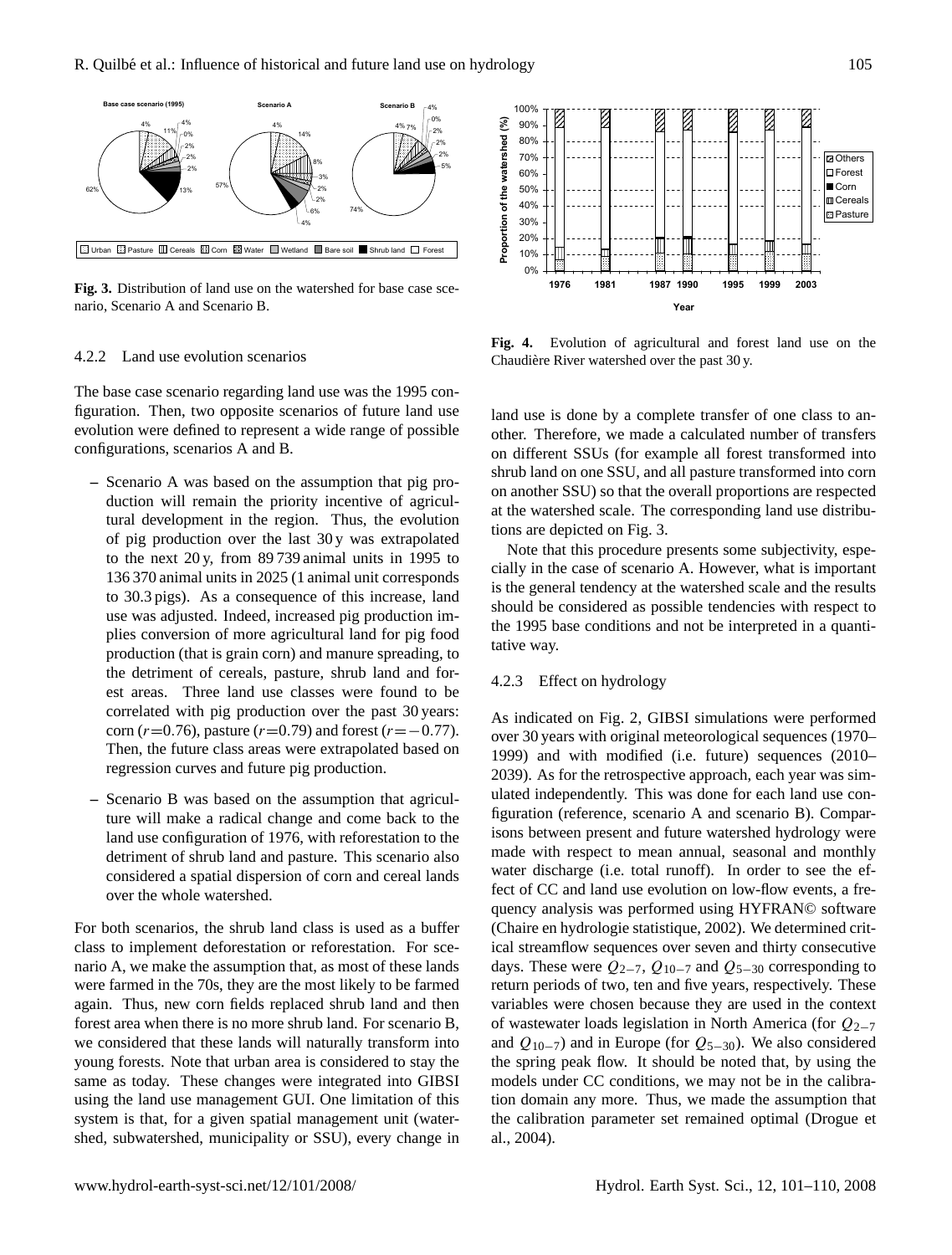

**Fig. 5.** Evolution of the mean annual water discharge at the outlet of the Chaudière River watershed simulated with GIBSI as a function of land use configuration.

## **5 Results**

## 5.1 Effect of historical land use evolution

Figure 4 presents the temporal evolution of land use over the Chaudière River watershed. We can see that the agricultural land class is characterised by fluctuations attributed to the cereal class variability, while pasture area is steadier. These fluctuations of agricultural land are inversely correlated to forest evolution. This is due to the fact that new agricultural lands are mostly taken from shrub lands (shrub is included in the forest class), while shrub replaces agricultural lands when neglected. The mean annual runoff, simulated with GIBSI and based on 30-year meteorological series, was also found to be strongly correlated with agricultural land  $(r<sup>2</sup>=0.97)$ , with a minimum of 492 mm for the 1981 land use configuration and a maximum of 555 mm for the 1990 land use configuration (see Fig. 5), and a coefficient of variation  $(c_v)$  of 4.6%. Note also that the effect of land use on water discharge is statistically significant ( $p < 0.001$ , Friedmann test). It should also be noted that this effect of agricultural land on annual runoff is homogeneous over the thirty years of simulations, meaning that the relative effect is stronger for dry years. It is also important to note that this effect is more important from June to November, while there is no effect in winter and spring. Indeed, in the latter period, runoff occurs mostly under saturated soil conditions. Since evapotranspiration is then negligible it means that the kind of vegetation (i.e. crop type vs. forest) does not influence water balance during this period (winter and early spring). Besides, the mean spring peak flow, although correlated to land use, does not vary a lot (minimum of  $1309 \text{ m}^3/\text{s}$  with the 1981 land use configuration, maximum of  $1337 \text{ m}^3/\text{s}$  with the 1999 land use configuration,  $c_v=0.8\%$ ,  $p<0.001$ ). On the other hand, in summer and fall, runoff is mainly due to strong rainfall



**Fig. 6.** Effect of CC on annual water discharge at the outlet of the Chaudiere River watershed using the delta method and the different ` GCM-GES-M combinations used in this study.

events, thus dense vegetation cover such as forest makes a big difference as compared to farmed land regarding rain interception, evapotranspiration and, consequently, runoff generation. For these reasons, good correlations were also found between agricultural land and summer low flow sequences as obtained with the frequency analysis, with determination coefficients of 0.95, 0.93 and 0.93, respectively, for  $Q_{2-7}$ ,  $Q_{10-7}$  and  $Q_{5-30}$ . These results confirm that the hydrological regime of the Chaudière River watershed is highly sensitive to land use.

5.2 Effect of future land use evolution under climate change

#### 5.2.1 Effect of climate change

First, we assessed the effect of future CC on water discharge, the other factors being equal – that is considering that no change occurs in land use (i.e. 1995 configuration; that is the reference land use). Simulation results obtained with the future meteorological sequences were compared to those performed with the meteorological sequences for the reference period (measured data for delta method or simulated data for SD). Figure 6 shows the annual water discharge obtained with the delta method (delta) using the thirty years of historical and future meteorological data. We can see an important dispersion depending on the GCM-GES-M combination used. Indeed, we obtained an increase in annual water discharge for two combinations (HadCM3-A2b, CGCM3- B1-3) and a decrease for the others, especially when using ECHAM4-A2 and ECHAM4-B2. Since no GCM-GES-M combination can be determined as better than the others, this wide dispersion makes it difficult to conclude about the effect of CC on annual water discharge. One possibility is to assume all GCM-GES-M combinations as equiprobable. Then, the mean trend is a slight decrease of annual discharge (mean of  $-2.7\%$ ) which is statistically significant (p<0.01 with a paired t−test). However, the meaning of such interpretation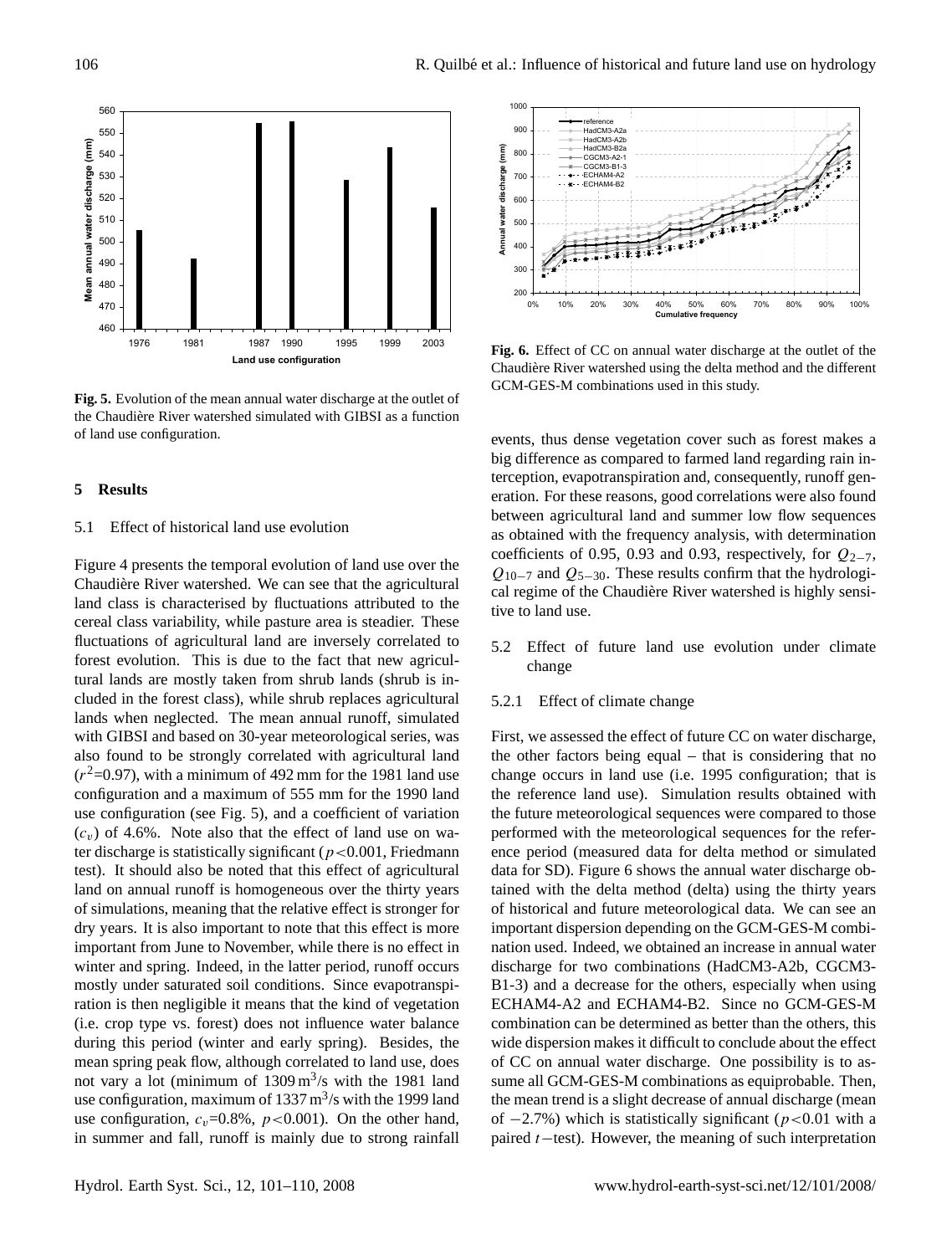

**Fig. 7.** Monthly water discharge as simulated for reference period (left box plots) and future period with all GCM-GES-M combinations considered as equiprobable (right box plots). Central line indicates the median value, box-plot limits indicate 1st and 3rd quartiles, and bars indicate maximum and minimum values. Stars indicate that the means are statistically different (paired  $t$  –test,  $p < 0.05$ ).

remains impossible to cast without a doubt and should be considered with caution. At the monthly time step (Fig. 7), the only effects that are observed for all GCM-GES-M combinations were an increase in water discharge in winter (December to February) and a decrease in May and October. This is in all likelihood due to the higher temperatures predicted by GCMs in winter that induce less snow, more rain, and an earlier snowmelt, as well as more evapotranspiration during summer. For the other months, the effect of CC varies from one GCM-GES-M combination to another so that no general conclusion can be given, even if the means are generally statistically different.

Regarding daily streamflow, results obtained with the SD method are probably more realistic than those from the delta method as the former accounts for a change in precipitation frequency and intensity while the latter does not (for a detailed discussion see Quilbé et al., 2008). Unfortunately, only one GCM (HadCM3) could be considered. The results show a decrease in spring peakflow for HadCM3-A2a (−3.8% for the mean over the thirty years, not significant) and for HadCM3-B2a ( $-12.9\%$ ,  $p < 0.05$ ), due to warmer temperatures in winter and earlier snowmelt. Finally, regarding summer low flows, results are heterogeneous. The HadCM3-A2a combination induced a strong increase in  $Q_{2-7}$  but a decrease in  $Q_{5-30}$  and  $Q_{10-30}$ , while HadCM3-B2a induced an increase of all sequences. It is surprising to see that the latter had a stronger effect than the former on peak flow, as GES B2 was supposed to be more optimistic regarding greenhouse gases emissions than GES A2. Actually, the difference



**Fig. 8.** Effect of land use scenarios A (middle box) and B (right box) on monthly water discharge as compared to reference land use (left box) obtained from GIBSI simulations, Delta method and two GCM-GES-M combinations (HadCM3-A2b upper graph and ECHAM4-B2 lower graph). Central line indicates the median value, box-plot limits indicate 1st and 3rd quartiles, and bars indicate maximum and minimum values. Stars indicate that the means are statistically different (paired  $t$ -test,  $p < 0.05$ )

between HadCM2-A2a and HadCM2-B2a is not only linked to the GES but also to different initial conditions in GES simulations. Even TMIN, TMAX and P results for reference period are different for both GCM-GES-M combinations. This indicates that, at such a short term (2025), the different GES-GCM-M combinations should be seen as different, equiprobable simulations rather than as pessimistic or optimistic conditions.

## 5.2.2 Effects of land use evolution scenarios

The previous results only accounted for the effect of CC without any change in watershed configuration. The next step was to simulate the effect of the two land use evolution scenarios under these CC conditions. Regarding the delta method, we considered here only the two GCM-GES-M combinations that gave the extreme effect on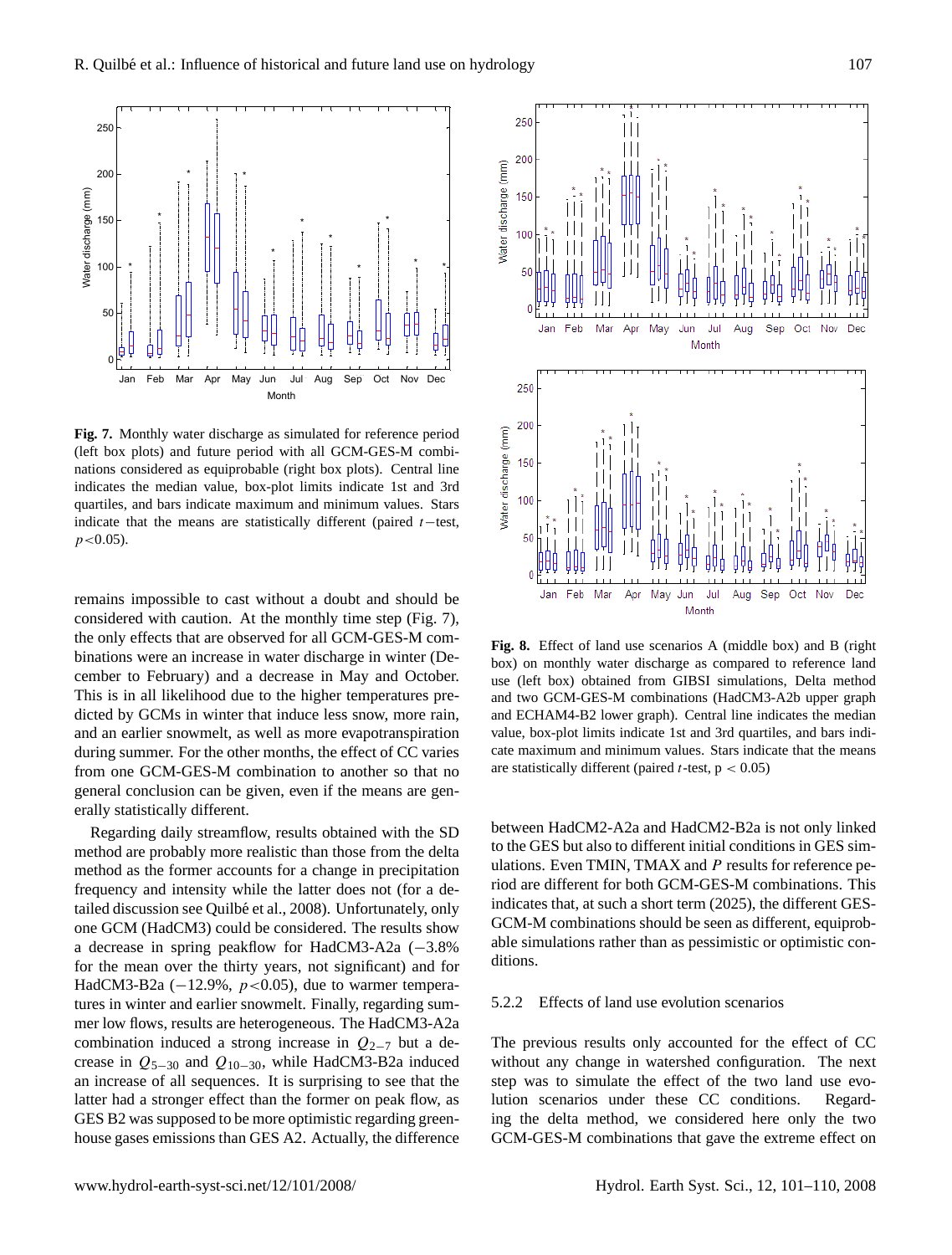

**Fig. 9.** Effect of CC (Sc95 vs. ref) and land use evolution scenarios (ScA and ScB vs. Sc95) on low flow statistical sequences  $(m<sup>3</sup>/s)$  obtained with downscaling method and the two GCM-GES-M used : HadCM3-A2a (upper graph) and HadCM3-B2a (lower graph). "ref" is the reference simulation (reference period 1970- 1999), "Sc95" stands for the future period simulation (2010-2039) considering climate change but no evolution in land use (i.e. 1995 land use) and "ScA" and "ScB" stand for the future simulations considering the land use scenarios A and B, respectively, in addition to climate change.

water discharge, i.e. ECHAM4-B2 and HadCM3-A2b, as they represent the whole range of possible future conditions (see Fig. 6). The results are depicted on Fig. 8 and show that, in both cases, Scenario A would induce an important increase of water discharge from May to November, while Scenario B would induce a slight decrease over the same period. Regarding annual runoff, the effect would be  $+13.6\%$  $(p<0.001)$  and  $-7.2\%$  ( $p<0.001$ ), for Scenarios A and B, respectively (considering the two GCM-GES-M as equiprobable). As shown in the first part of this study, these results are due to the strong correlation between agricultural land area and water discharge. As Scenario A includes an increase in agricultural land to the detriment of shrub land and forest, this implies an increase in runoff over the watershed in spring and fall. It is the opposite effect for Scenario B. Similar behaviour was found regarding low flow sequences with the SD method, with an increase for Scenario A and a decrease for Scenario B. We can see on Fig. 9 that the single effect of CC on low flow sequences without any land use change (see Sc95 vs. Ref on Fig. 9) is low as compared to the effect of land use scenario A (see ScA vs. Sc95) and even scenario B for HadCM3-B2a (see ScB vs. Sc95). Note that these results are obtained from only one GCM and that other GCMs may lead to a different pattern, although it was not possible to do test these hypothesis given available data (for a complete discussion regarding this methodological constraint see Quilbe´ et al., 2008).

It is important to keep in mind that important uncertainty and many assumptions are linked to the methodological approach that was used to determine the future meteorological sequences. For instance, the use of different methods (delta versus statistical downscaling) and different data sets (i.e. GCM-GES-M combinations) led to a wide range of results, some of them being contradictory. Moreover, the intensity of extreme meteorological events are not well predicted by those methods, even statistical downscaling (Gachon et al., 2005), so that the effect on peak flow and low flow are also tainted with uncertainty. Furthermore, the hydrological model calibration was performed for a specific time period and land use configuration, and we have to make the assumption that the resulting calibration parameter set remains optimal under future climate and land use conditions. Finally, important factors are not taken into account by this approach, such as potential implementation of irrigation. Consequently, it is difficult to conclude that one land use evolution scenario would be better than another under CC conditions. Bouraoui et al. (1998) performed the same kind of approach with the ANSWERS model to assess the expected effects of long term CC (doubling of  $CO<sub>2</sub>$ ) and land use management scenarios on the water balance, particularly drainage below the crop root zone. They could show that CC will induce a decrease of groundwater recharge and that this effect will be much smaller with alternative techniques such as winter wheat and/or alfalfa.

In our case, the results did not converge towards one general conclusion regarding the effect of CC on water discharge due to the large uncertainty, but they confirm the necessity to consider several sources of data. For instance, if one would have used only HadCM3-A2b to generate future meteorological sequences, he would have concluded to a strong increase of annual water discharge, while most of the other GCM-GES-M combinations predict the opposite effect. This uncertainty is also problematic from a management point of view. In this way, a difficult but challenging step is for scientists to communicate the results of such impact studies to stakeholders so that mitigation measures can be determined (see Fowler et al., 2007). Indeed, stakeholders need to know what will be the impact, at least a trend, so that they can make decisions and undertake mitigation and adaptation actions. What can be done when simulations give a wide range of possibilities, as it is the case here? In this regard, the quantification of uncertainty and a probabilistic risk assessment approach would be needed. Moreover, stakeholders also have to consider what is desirable regarding water uses. In this regard, the effect of CC and land use scenarios on pollutant loads and water quality has also to be considered as it was shown that some land use changes drastically affect many water quality parameters (Tong and Chen, 2002; Wilby et al., 2006).

In order to reduce uncertainty, further work should also use more confident techniques such as dynamical downscaling based on Regional Climate Models (for a complete overview of this modelling approach see Laprise, 2006), to predict the effect of CC in perhaps a more reliable way. However, a remaining major problem in such studies is that, on one hand, the assessment of CC effect on hydrology has to consider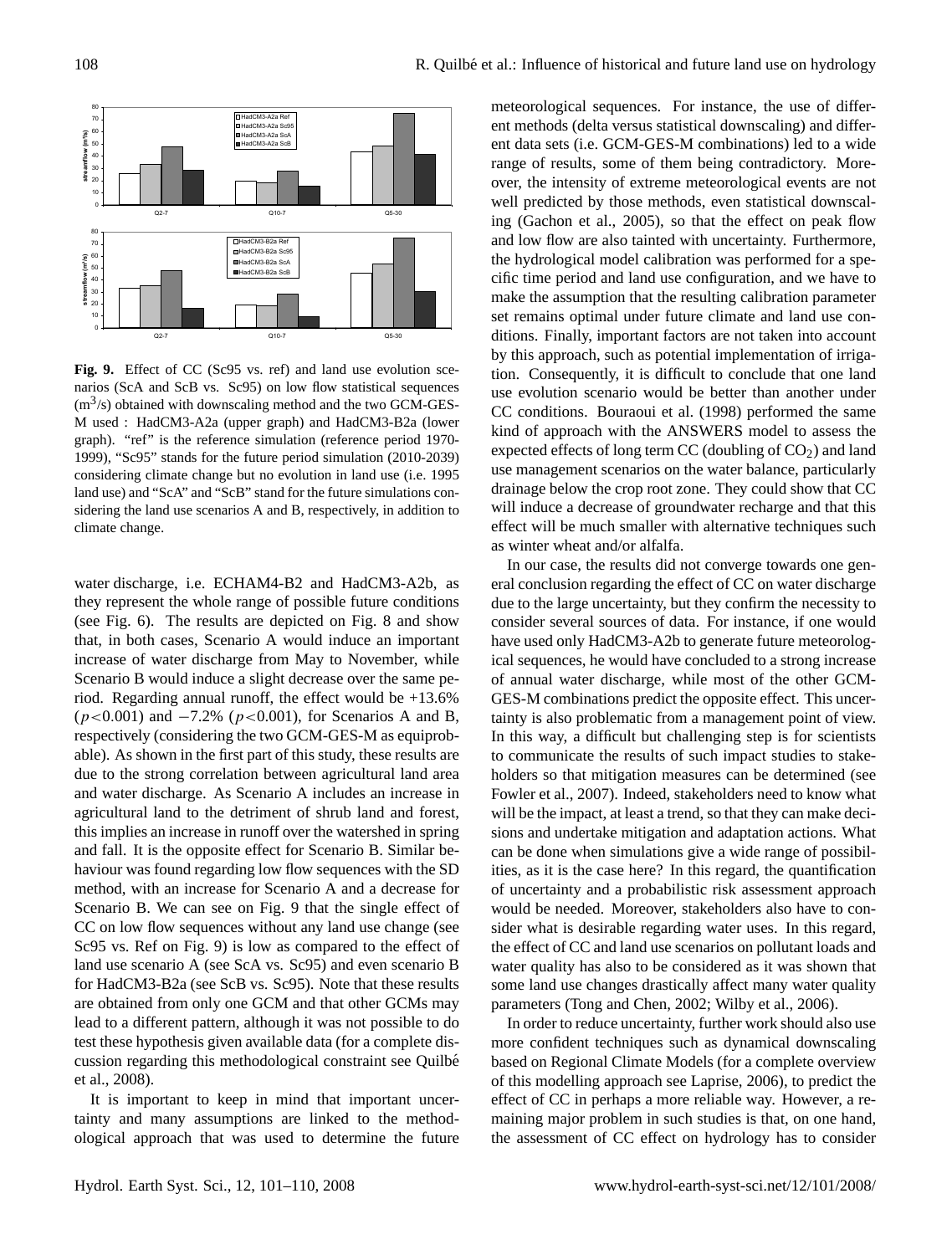a long term trend (at least 2050 horizon) to produce an effect that is strong enough to be clearly related to CC and not to GCMs output variability, while on the other hand, realistic land use evolution scenarios can only be determined at short term because of unpredictable trend in world markets (Butcher, 1999).

## **6 Conclusions**

The first part of this study clearly shows the strong effect that land use, and especially agricultural land use, had on the hydrological regime of the Chaudière River watershed between 1970 and 1999. Therefore, as illustrated in the second part of this study, it is of major importance to take into account possible future land use evolution when forecasting the behaviour of a watershed within a CC context (Pielke, 2005). Yet, due to the uncertainty linked to the prediction of CC effect, it is difficult to conclude about the mitigation effect of the two opposite future land use scenarios considered in this study. However, they induce an effect that is in the same order of magnitude as – and even, in most cases, stronger than – CC on the water regime of the Chaudière River during growing season, confirming that land use will be a key factor in adaptation to CC.

*Acknowledgements.* This research was partly funded by a grant from the Climate Change Action Fund (Natural Resources Canada, grant A946) and by OURANOS (Consortium on regional climatology and adaptation to climate change) (A. N. Rousseau, principal investigator). We wish to thank Sebastien Tremblay (INRS-ETE) ´ for precious computing help, as well as Philippe Gachon, Yonas Dibike, Nathalie Gauthier and Diane Chaumont (OURANOS) for helpful discussions and providing data.

Edited by: A. Ducharne Reviewed by: anonymous referees

### **References**

- Arnold, J. G. and Williams, J. R.: SWRRB A watershed scale model for soil and water resources management, in: Computer Models of Watershed Hydrology, edited by: Singh, V. P., Water Resources Publication, Highlands ranch, 847–908, 1995.
- Bouraoui, F., Vachaud, G., and Chen, T.: Prediction of the effect of climatic changes and land use management on water resources, Phys. Chem. Earth, 23(4), 379–384, 1998.
- Butcher, J. B.: Forecasting future land use for watershed assessment, J. Am. Water Resour. As., 35(3), 555–565, 1999.
- Chaire en hydrologie statistique: HYFRAN Hydrological Frequency Analysis, v. 1.1. INRS-ETE / HYDRO-QUÉBEC / AL-CAN / CRSNG, 2002.
- Cognard-Plancq, A.-L., Voltz, M., Didon-Lescot, J.-F., and Normand, M.: The role of forest cover on streamflow down sub-Mediterranean mountain watersheds: a modelling approach, J. Hydrol., 254(1–4), 229–243, 2001.
- Costa, M. H., Botta, A., and Cardille, J. A.: Effects of large-scale changes in land cover on the discharge of the Tocantins River, Southeastern Amazonia, J. Hydrol., 283(1–4), 206–217, 2003.
- Crooks, S. and Davies, H.: Assessment of Land Use Change in the Thames Catchment and its Effect on the Flood Regime of the River, Phys. Chem. Earth (B), 26(7–8), 583–591, 2001.
- Definens Imaging: eCognition: Online user guide, available at: [http://www.definiens-imaging.com,](http://www.definiens-imaging.com) 2001
- Dolbec, J.-F., Rousseau, A. N., and Quilbé, R.: Développement d'un process de classification d'images satellitaires afin de détecter les changements d'occupation du sol sur le bassin versant de la rivière Chaudière pour la période 1970 à 2000 : Exemple de l'image Landsat-5 du 6 août 1987, Report N° 802, INRS-ETE, Québec, 2005.
- Drogue, G., Pfister, L., Leviandier, T., El Idrissi, A., Iffly, J.-F., Matgen, P., Humbert, J., and Hoffmann, L.: Simulating the spatiotemporal variability of streamflow response to climate change scenarios in a mesoscale basin, J. Hydrol., 293(1–4), 255–269, 2004.
- Dunn, S. M. and Mackay, R.: Spatial variation in evapotranspiration and the influence of land use on catchment hydrology, J. Hydrol., 171(1–2), 49–73, 1995.
- Flato, G. M., Boer, G. J., Lee, W., McFarlane, N., Ramsden, D., and Weaver, A.: The CCCma global coupled model and its climate, Clim. Dynam., 16, 451–467, 2000.
- Fohrer, N., Haverkamp, S., Eckhardt, K., and Frede, H.-G.: Hydrologic Response to land use changes on the catchment scale, Phys. Chem. Earth (B), 26(7–8), 577–582, 2001.
- Fortin, J.-P., Turcotte, R., Massicotte, S., Moussa, R., Fitzback, J., and Villeneuve, J.-P.: A distributed watershed model compatible with remote sensing and GIS data, Part I: Description of the model, J. Hydrol. Eng., 6(2), 91–99, 2001a.
- Fortin, J.-P., Turcotte, R., Massicotte, S., Moussa, R., Fitzback, J., and Villeneuve, J.-P.: A distributed watershed model compatible with remote sensing and GIS data, Part II: Application to the Chaudiere watershed, J. Hydrol. Eng., 6(2), 100–108, 2001b. `
- Fowler, H.J., Blenkinsop, S., and Tebaldi, C.: Review. Linking climate change modelling to impact studies: recent advances in downscaling techniques for hydrological modelling, Int. J. Climatol., 27, 1547–1578, 2007.
- Gachon, P., St-Hilaire, A., Ouarda, T., Nguyen, V. T. V., Lin, C., Milton, J., Chaumont, D., Goldstein, J., Hessami, M., Nguyen, T. D., Selva, F., Nadeau, M., Roy, P., Parishkura, D., Major, D., Choux, M., and Bourque, A.: A first evaluation of the strength and weaknesses of statistical downscaling methods for simulating extremes over various regions of eastern Canada, Final report, Sub-component, Climate Change Action Fund (CCAF), Environment Canada, Montréal, Québec, Canada, 2005.
- Gauthier, Y.: Rapport technique présenté dans le cadre de GIBSI, Rapport technique n° RT-462a, INRS-Eau, Sainte-Foy, Québec, 1996.
- Johns, T. C., Gregory, J. M., Ingram, W. J., Johnson, C. E., Jones, A., Lowe, J. A., Mitchell, J. F. B., Roberts, D. L., Sexton, D. H. M., Stevenson, D. S., Tett, S. F. B., and Woodge, M. J.: Anthropogenic climate change for 1860 to 2100 simulated with the HadCM3 model under updated emissions scenarios, Hadley Centre Technical Note 22, The Hadley Centre for Climate Prediction and Research, The Met Office, Bracknell, UK, 2001.
- Kite, G. W.: Application of a land class hydrological model to cli-